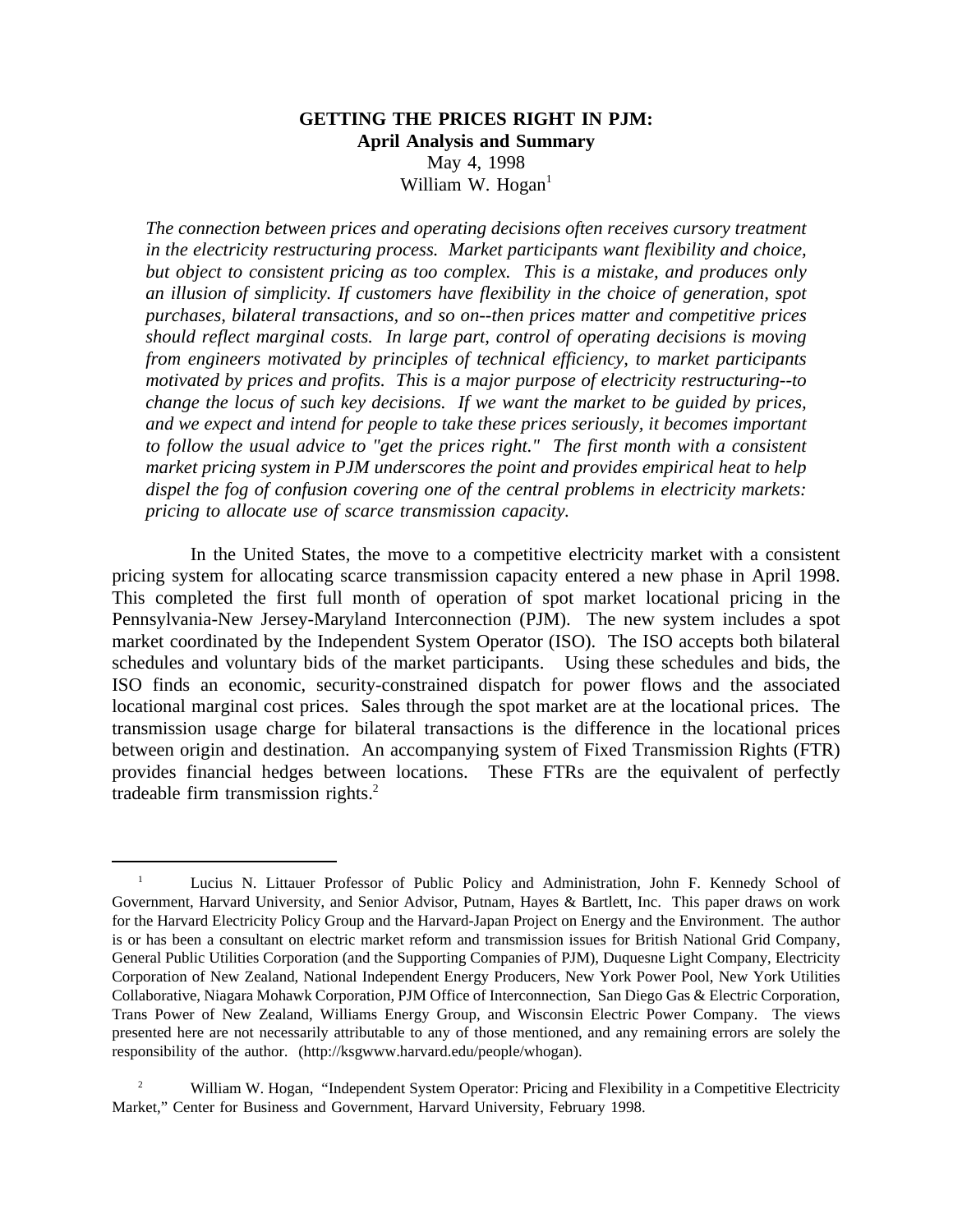The new PJM pricing system was embraced after an experiment during 1997 with an alternative zonal pricing approach that proved to be fundamentally inconsistent with a competitive market and user flexibility.<sup>3</sup> The experiment made the point in a dramatic way.<sup>4</sup> The important issue is not the total cost of transmission congestion, which may be small on average and is often mistakenly dismissed as irrelevant. Rather, the point is the incentives at the margin when the system is constrained. In designing the rules for transmission pricing and access for a competitive market, it matters little how the rules perform when the system is unconstrained. The important question is how the rules deal with the market when the system is constrained. The zonal pricing system allowed market participants the flexibility to choose between bilateral transactions and spot purchases, but did not simultaneously present them with the costs of their choices. The circumstances created a false and artificial impression that savings of \$10 per MWh or more could be achieved simply by converting a spot transaction into a bilateral schedule. Faced with this perverse pricing incentive, market participants responded naturally by scheduling more bilateral transactions than the transmission system could accommodate. Inevitably, the ISO had to intervene by restricting the market and constraining choice to preserve reliability. The PJM ISO was fully aware of the perverse incentives of zonal congestion pricing and the problems they created. But without the authority to change the pricing rules, the ISO had no alternative but to restrict the market.

Even if the total cost of congestion might be modest over a year, a gap of \$10 per MWh between the true costs of transmission usage and what participants pay is more than sufficient to get the attention of market participants at the time when it matters most, when the system is constrained. Given the margins in this business, market participants will change their behavior for \$1. And the changes in behavior can substantially affect system operations; in fact, the whole point of electricity restructuring is that changes in behavior can affect system operations and lead to different patterns of electricity use and investment.

By contrast, the locational pricing system avoids this perverse incentive. By construction, the locational prices equal system marginal costs. Every generator would be producing at its short-run profit maximizing output, given the prices. The market equilibrium would support the necessary dispatch in the presence of the transmission constraints. Spot-market transactions and bilateral schedules would be compatible. Flexibility would be allowed and reliability maintained consistent with the choices of the market participants.

Faced with this reality, the Federal Energy Regulatory Commission acted to approve the locational pricing system that became operational in PJM at the beginning of April of 1998. The developing experience with this full locational pricing of the use of scarce transmission capacity deserves close study by the Commission and all system operators.

<sup>&</sup>lt;sup>3</sup> Here the issue is pricing for transmission congestion. The recovery of embedded costs of transmission investment through access charges is a separate matter that is amenable to zonal approach.

<sup>4</sup> For details, see William W. Hogan, "FERC Policy on Independent System Operators: Supplemental Comments," Federal Energy Regulatory Commission, Docket No. PL98-5-000, Washington DC, May 1, 1998.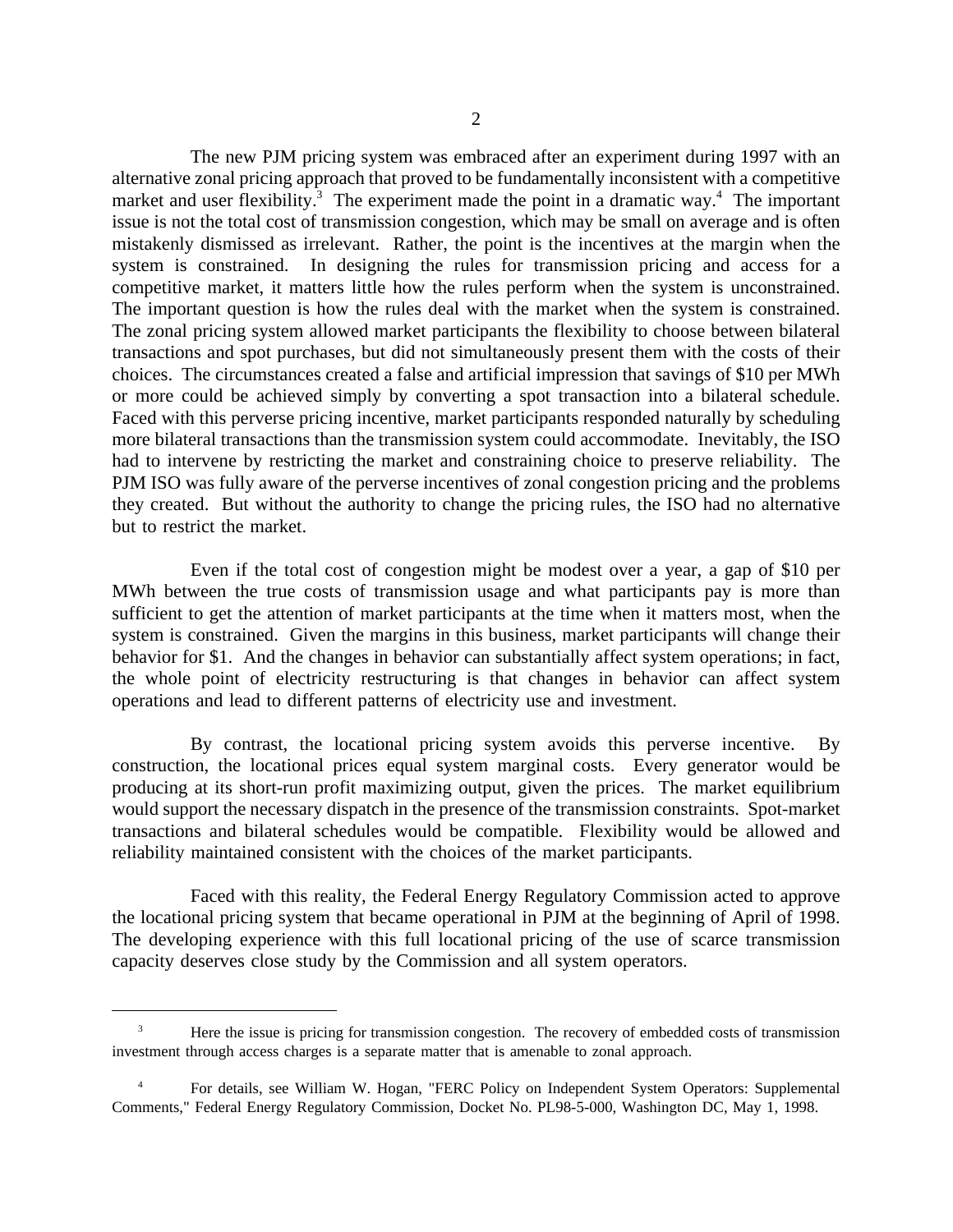To put the problem in context, note that market clearing prices can vary substantially, even without transmission constraints.<sup>5</sup> The accompanying figure shows the prices in PJM over the day of April 9, 1998. This was not the most volatile day, and there were no transmission constraints during the day. However, the market clearing price varied from a low of \$13 MWh to a high of \$54. Clearly market participants must deal with substantial



changes in prices, even without transmission congestion.

Although these are the early days, the new locational pricing mechanism is working as anticipated by the ISO and the supporters of the approach, but apparently not as anticipated by many who dismissed the importance of this issue. The month of April is not typically a highly constrained period in PJM, and it would not have been impossible for the first days of locational pricing to have been boring. With no constraints, the locational prices, ignoring losses, would be identical at all locations. The cost of transmission between points--the difference in the locational prices--would have been zero. Nothing much might have happened until we approached the summer, when congestion would be more likely, as for the previous year.

In the event, the results were not boring. The system experienced transmission constraints, locational prices separated, and the opportunity cost of transmission was quite large. The lowest locational prices were sometimes negative, reflecting the value of counterflow in the system where it would be cheaper to pay participants to take power at some locations and so relieve transmission constraints. The highest locational prices were very large, much larger than the marginal cost of the most expensive plant, reflecting the need to simultaneously increase output from expensive plants and decrease output from cheap plants, just to meet a increment of load at a constrained location. Over all hours, the low price was -\$45 at 1500 hours on April 18 at "JACK PS," and the highest price was \$232 at 1100 hours on April 16 at "SADDLEBR," both locations being in the Public Service territory. As large a range as this is, it is smaller than the range in marginal costs that occurred before the prices were charged, when users could ignore

<sup>5</sup> The data used here were taken from the PJM web site at www.pjm.com for April 1998.

3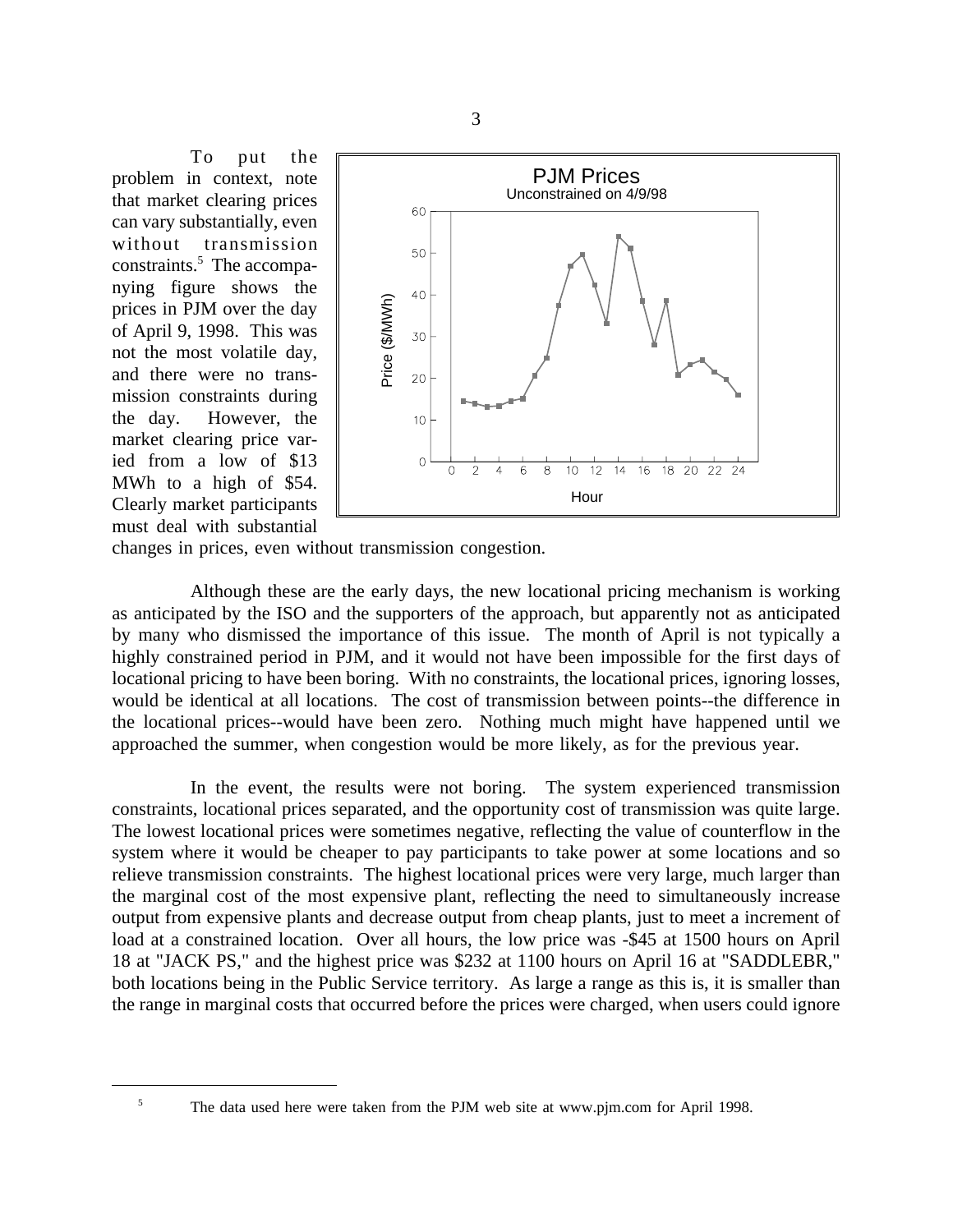the cost of congestion. $6$ 

The contemporaneous difference in locational prices, which is the price of transmission, has been large as well. If we take the \$1 per MWh standard as an arbitrary threshold, the range of highest to lowest price across locations exceeded the threshold for 119 hours, or approximately 17% of the time. As shown in the accompanying figure, the frequency distribution of the price range in constrained hours is skewed, with a median



hourly price range at \$33 and a mean of \$49. When the system is constrained and the market incentives matter the most, the marginal costs of transmission can be large indeed.

The evidence shows many things. For example, calculating and reporting the locational prices for each point on the grid are not especially complex tasks, at least for the system operator who has the necessary information available. The prices can be available every five minutes on the Internet. Faced with these prices, the market participants adjust their behavior, just as intended. The transition was not painless, especially for those who ignored many warnings and entered into "seller's choice" contracts that gave the seller the maximum theoretical financial advantage for relieving congestion. Presumably, this form of contract will disappear, or be properly priced in the future, and market participants will become more attuned to the use of fixed transmission rights to hedge much of the cost of congestion. But market participants who rely on the spot market, and are not prepared to pay for congestion hedges, will see price signals that align their incentives with the reality of system operations.

What about aggregating PJM into a few zones, if not just one? The PJM ISO is reporting prices for approximately 2000 locations. This is a convenient way to represent the information, because it is how the data are organized for actual system operations. However, some of these locations are really just multiple units at the same point on the grid, and would necessarily have the same prices in most circumstances. For other points on the grid, the zonal argument is that the locational differences would be minor, and could be represented by a

<sup>&</sup>lt;sup>6</sup> On March 26, 1998, at 2200 hours, the difference between the highest to the lowest marginal cost was almost \$400.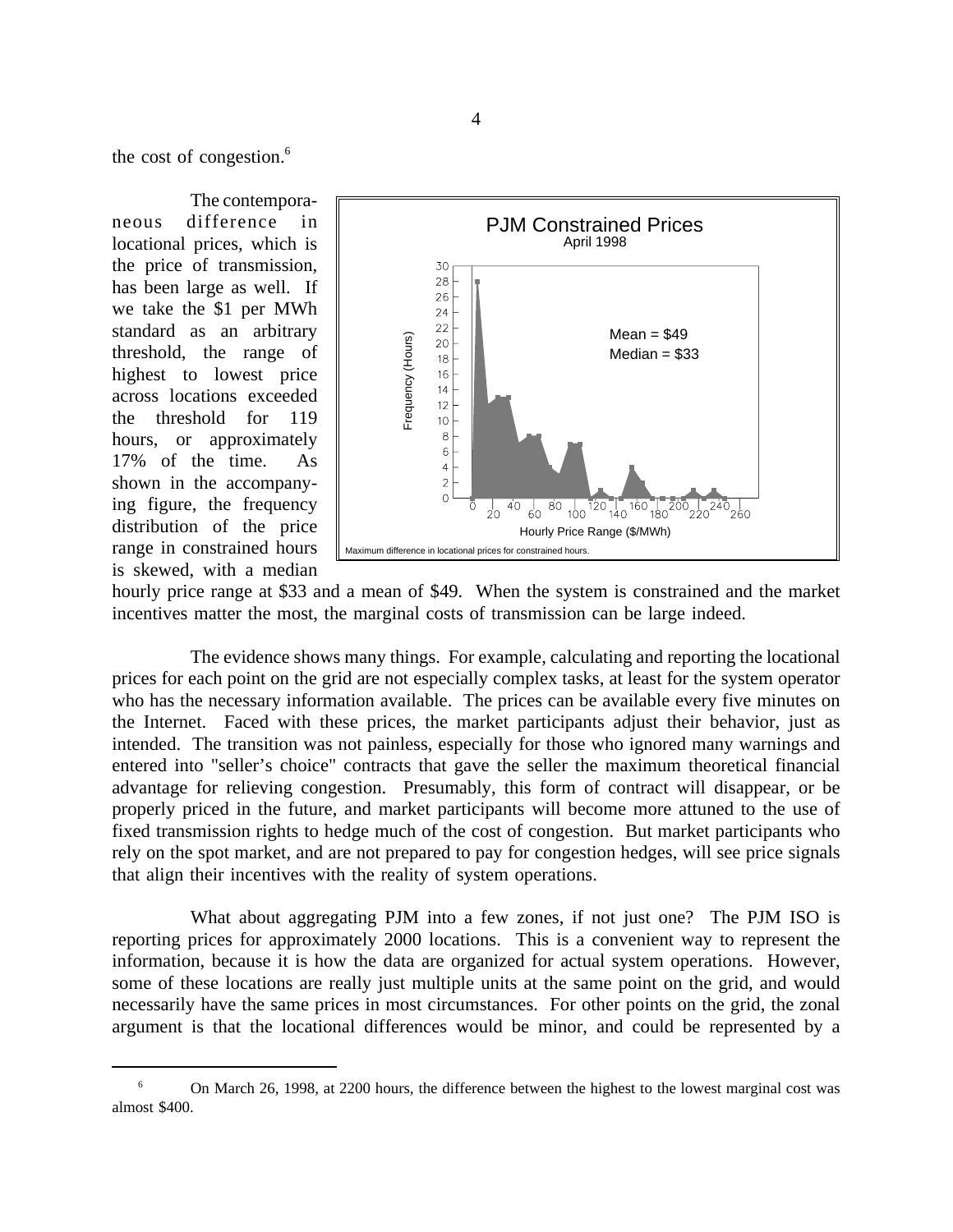relatively few zones. This view has been subjected to a test over the first month of operation.

April could have been a relatively unconstrained month, presenting a low hurdle for the zonal approach. The choice of the appropriate zones would not be an easy matter, and there is some ambiguity in clustering criteria. However, one simple way to summarize the data would be to examine the average and the variation of prices at different locations during constrained hours. If two locations always have the same prices, then the two average prices would be the same and the two standard deviations of the prices would be the same. These conditions would be necessary, but not sufficient, for the prices to be the same at the two locations. Hence, this straightforward calculation gives a lower bound on the number of different locations with sometimes unique prices.

The accompanying figure plots the data on average price and standard deviation of price across 119 constrained hours in April for all the locations reported by the PJM ISO. There are 2000 points in the graph, one for each location. Were it true that there were only a few zones, the graph would show a few clusters of locations where the average prices were the same and the standard deviations were the same. In fact, there is substantial disper-



sion. After the first month of operation, there were 766 locations within PJM where the price points did not overlap and were different by this lower bound test. Presumably as more experience develops and different constraints appear, this number will grow. Recall that in a sufficiently interconnected network, a single thermal limit on a transmission line could create different prices at every location, sometimes very different prices. This is contrary to the intuition that arises from the misleading analogy to a simple radial transmission connection without any network interactions, where a single constraint results in only two prices. But the network interactions and the many different prices are quite real and no surprise to the system operators.

The standard of no difference in prices may be too strict, and we might be willing to declare two locations as the same if they are close enough. Defining the standard for close enough would be contentious, but it may be moot. If we accept the \$1 per MWh threshold above and ask how many separate zones would be necessary to cover all the points in the figure, the